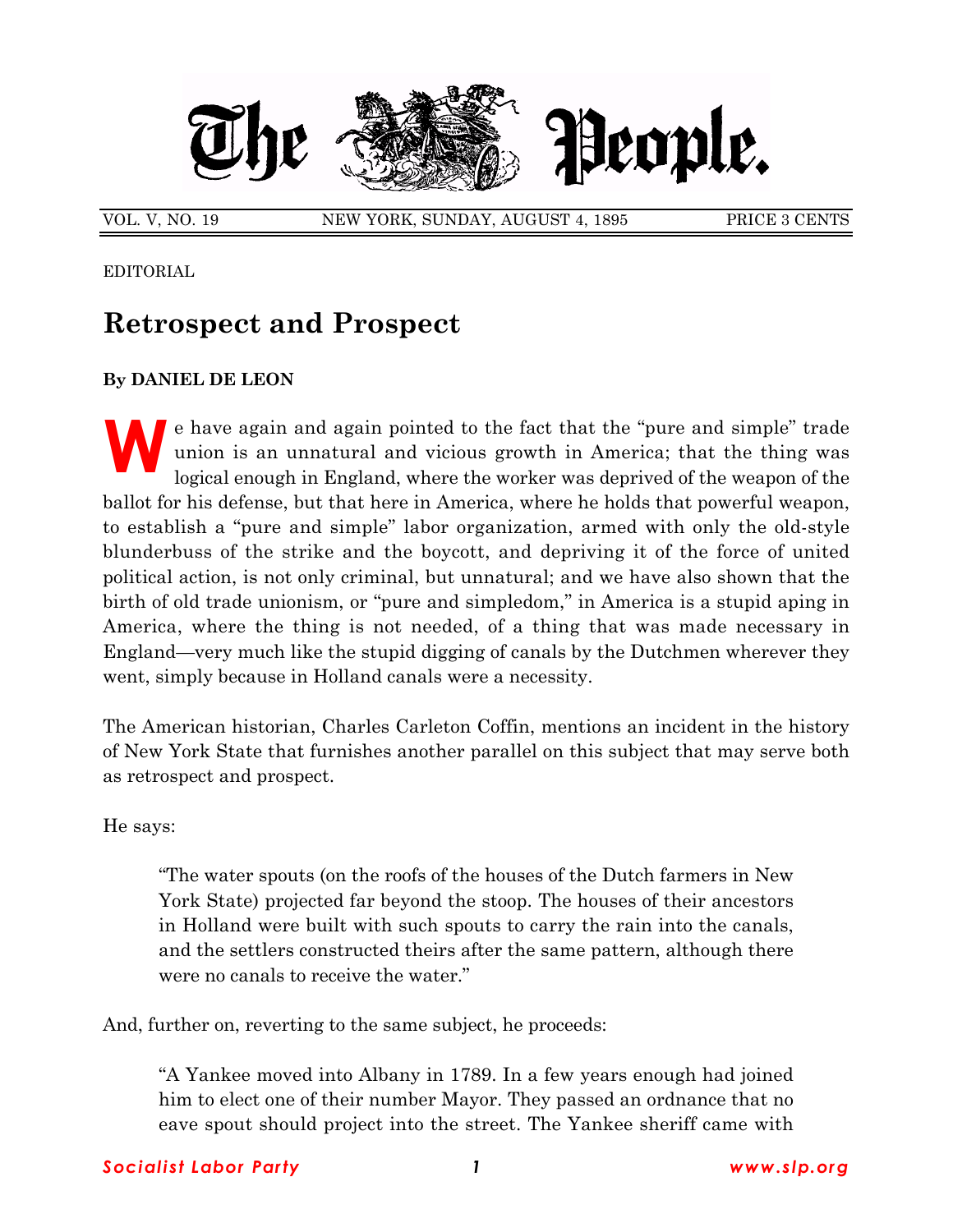ladder and saw to cut them off. The Dutch women ran out with their brooms to give him battle. They scolded in Dutch and shook their brooms at him, but he made short work of the spouts. It was the going out of the old, the coming in of a new, order of things among the Knickerbockers."

We have here a striking historic parallel. In Holland, the canals being part of the streets, the water spouts could conveniently project far beyond the houses; thereby the streets were kept free from the rainwater that fell on the houses, and pedestrians profited. To extend the water spouts far beyond the houses where there was no canal to take the water, and where the streams from the spouts could only add to the discomfort of pedestrians was, however, to be guilty of a bit of superstition, and the Dutch settlers in New York succumbed to it. The case was identical with "pure and simpleî trade unionism. In England, its birthplace, it was beneficial, like far-projecting water spouts in Holland; but, just like far-projecting water spouts in America, where canals are rare, the British architecture of the labor movement could, as it did, do naught but substantial injury to the working classes here; it drew attention away from the road that was to be pursued, and nailed the workers to a policy that could bring no lastingly good results and that was to do positive injury in the long run through the demoralization that the ultimate failures were certain to bring on. The transplanting of the "pure and simple" union to America was a bit of superstition to which the British immigrant trade unionist succumbed here, at all points parallel with that of the Dutch.

But the parallel, fortunately, does not end there. A race, free and untrammeled, with traditions as to how to build water spouts, finally got the upper hand with us; the farprojecting water spout nuisances were condemned; and, despite the scolding of old women and their broomstick threats, done went the old-style water spouts. Exactly the same thing is now going on in the matter of the old-style, or "pure and simple," trade union. The free, intelligent spirit of the country has turned its attention to the old relic; unfettered by any traditions derived from other countries, the working class of America is decrying the absurdity of "pure and simpledom" here; it is condemning the thing more and more day by day; and, as it proceeds to saw off the old nuisance and rear the New Trade Union organization, it is assailed, just as the executioners of the Dutch water spouts were in their time, by the old women of all sexes, who, with their silly, we may say, "broomstick," arguments, imagine that their foolish scolding can save their mischievous hobby.

Just the same as the old Dutch water spouts had to go in New York, so will the British "pure and simple" trade union go. Enlightenment will not put up with hollow tradition; experience will not tolerate superstitions.